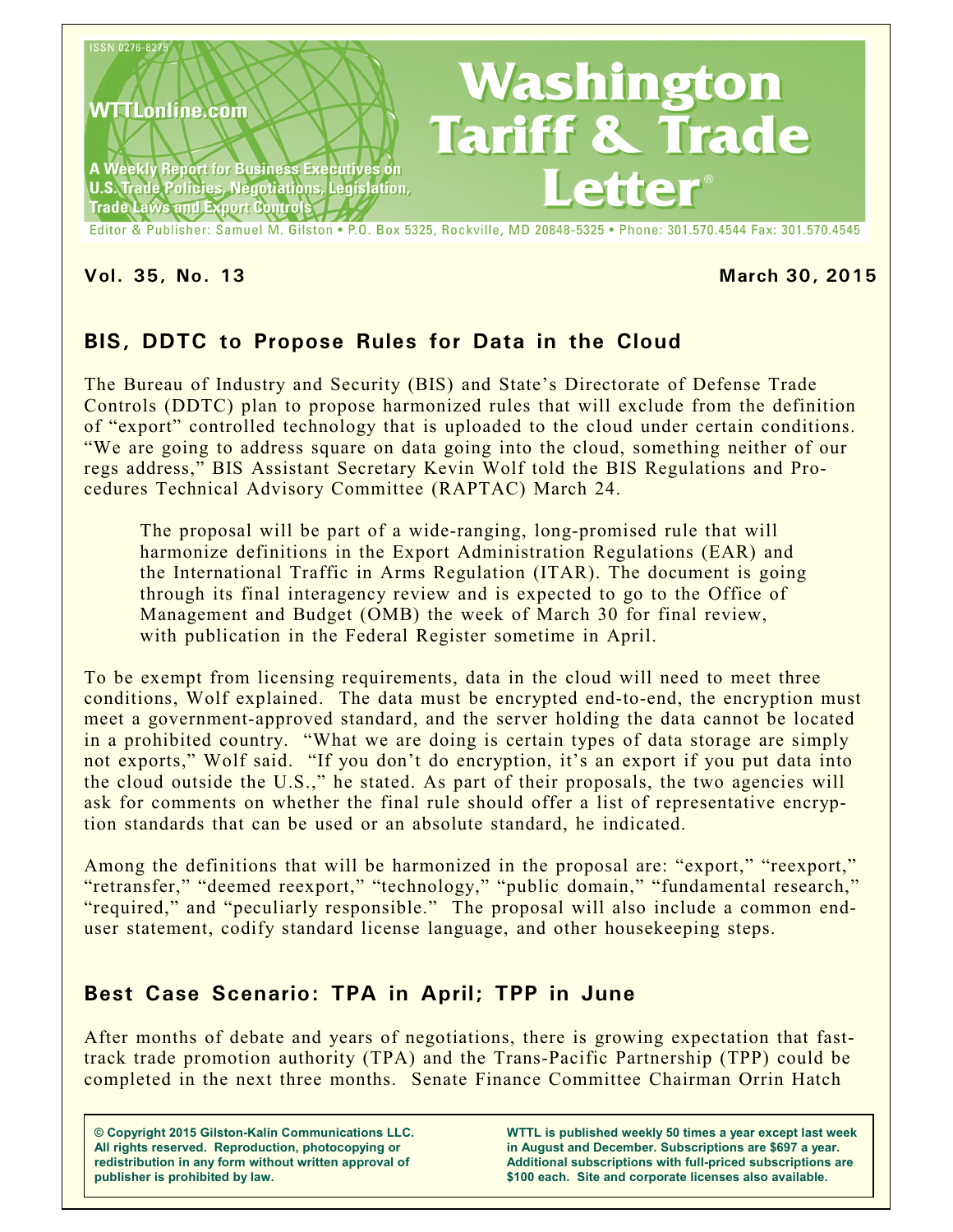(R-Utah) says he is aiming to introduce a TPA bill after lawmakers return from their two-week Easter recess April 13, while industry sources say a TPP deal could be wrapped up following a meeting of trade ministers of the Asia-Pacific Economic Cooperation Forum (APEC) at the end of May.

Sen. Rob Portman (R-Ohio) told WTTL a TPA measure could become an omnibus vehicle that includes several other long-pending trade legislation. "There is also the opportunity to do four or five other things with trade that need to be done – miscellaneous tariff bills would be a wise thing to do, the Generalized System of Preferences for developing nations," said Portman, a former U.S. Trade Representative (USTR).

An omnibus trade bill also might include renewal of Trade Adjustment Assistance (TAA), a major goal for Democrats. TAA needs to be in TPA to provide "protection for folks whose jobs and livelihoods may be harmed by virtue of trade agreements," Sen. Tom Carper (D-Del.) told WTTL. When asked if that would be a "must have" for Democrats, he said, "Oh, sure, for Democrats and a number of Republicans." Carper also said TPA "is likely" and will get enacted.

"Sen. Wyden is in a very difficult position, trying to make sure that at the end of the day we beat down as many trade barriers to our products as we can from the 10 or so countries we are negotiating with and, at the same time, trying to make sure that the concerns we have as Democrats" are addressed, Carper said. He noted that areas of importance to his state include poultry exports and pharmaceutical protection, although he conceded that not all Democrats have the same view on drug patent protection.

Hatch told reporters March 24 that he was making a "final offer" to Finance Ranking Member Ron Wyden (D-Ore.) that day. "Hopefully, he will come onboard," Hatch said. "If we feel we can go ahead, we will do this after we get back in April. We intend to do that," he added. A few days later, a spokesman for Wyden said, "Our staff is continuing to negotiate with Sen. Hatch's. There is not an agreement." He also said it was "too soon to speculate" about expanding TPA into an omnibus trade bill.

Other sources expect Hatch to move quickly on TPA after he introduces his measure the week of April 13, including holding a hearing and getting a committee vote shortly afterward. A full Senate vote could come soon after that. Hatch said he expects House Ways and Means Committee Chairman Paul Ryan (R-Wis.) to introduce the same TPA bill in the House at the same time and begin House action on it. Hatch said he and Ryan meet regularly. "He's a great asset," he said.

Hatch said he would aim to have TPA enacted before Japanese Prime Minister Shinzo Abe visits Washington in April. "It would be nice if we had it by then because I think it's the one thing that would bring Japan into TPP," he said. Abe is scheduled to the guest at a White House state dinner April 28 and has been invited to address a joint session of Congress April 29.

With Senate Republican leaders ready to move on TPA and enough Senate Democrats supporting passage, the main battle will be in the House where a majority of Democrats are expected to oppose the measure despite President Obama's push for it. One business community "nose count" of Democratic votes in the House projects only 12-18 votes for TPA, which would be below some early hopes for at least 20 Democrats. Although some

> **© Copyright 2015 Gilston-Kalin Communications LLC. All rights reserved. Reproduction, photocopying or redistribution in any form without approval of publisher is prohibited by law.**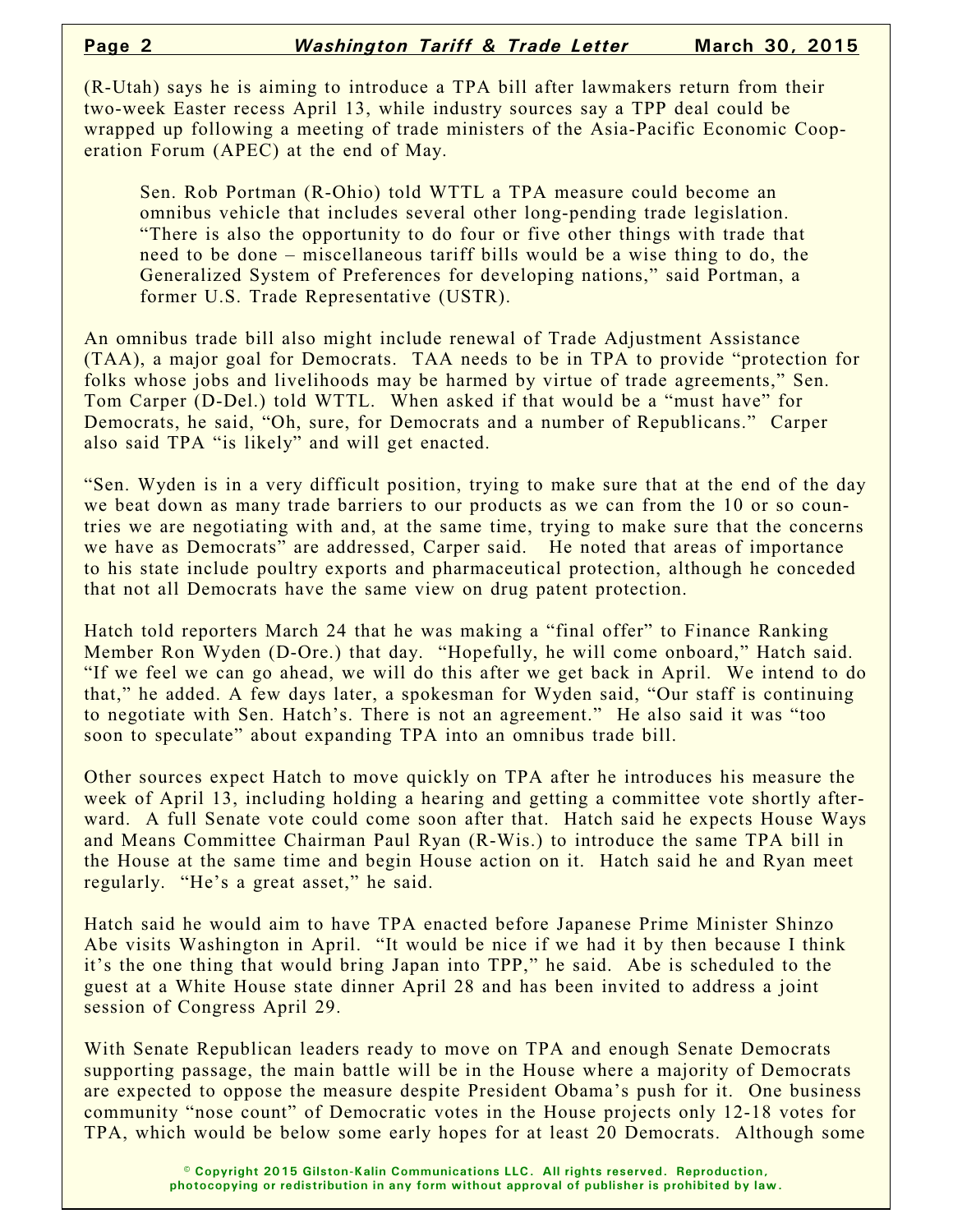tea party Republicans are also likely to oppose the measure, there will be enough Republican votes to pass the bill, one source said. Hatch played down any concerns about tea party opposition. "I haven't heard any yet. I think, so far, we have been pretty much together," he said. "They don't know what it is yet, so we'll have to see," he added.

Meanwhile, some sources say they expect several coming meetings to be the key to closing a TPP deal. With possible passage of TPA and an announcement when Abe is in Washington, another key event will be the meeting of APEC ministers responsible for trade in the Philippines May 23-24. A side meeting of TPP trade ministers could go beyond the usual "landing zone" and "narrowing the issues" double talk and actually set the table for a meeting of senior negotiators a week or so later where the final details could be concluded (see related story, page 9).

### **Officials Quell Gun Industry Concerns about Reform Reversal**

BIS and DDTC officials have denied that they have any plans to reverse export control reforms for shotguns and rifle scopes and move those items from the Commerce Control List (CCL) to the U.S. Munitions List (USML). After gun industry representatives raised concerns about reports that such a move was being considered, officials from the two agencies, in meetings and statements, said the idea was just discussed but never raised to the level of a proposal (see **WTTL**, March 16, page 1).

At the same time, DDTC officials are saying a proposal to transfer some firearms and ammunition from USML categories I, II and III, which had been pulled back after the tragic shootings in Newtown, Conn., in December 2012, is not in limbo anymore and could be published later this year. Industry sources say they do not expect the proposed transfer to raise the political concerns the Obama administration feared two years ago.

After WTTL reported on industry concerns about a potential move of CCL items to the USML, Ken Handelman, deputy assistant secretary of State for defense trade controls, sent an email March 23 to members of the Defense Trade Advisory Group (DTAG) saying, "There is no such proposal." The idea had been raised inside government and circulated outside informally to get reaction, he said.

"It's in the category of bouncing things around, but there never was and is not currently any such proposal. It did not even rise to the level of trial balloon, but this seems to have taken on a life of its own. Apologies for any confusion. Just to be crystal, pureas-the-driven-snow, clear: there is nothing in the works, hidden in the desk drawer, sneaking around the corner, percolating up from the deep reaches of our regulatory subconsciousness, that remotely resembles, reflects or countenances moving shotguns, shells, scopes from the CCL to the USML," he wrote.

At a March 24 meeting of BIS' RAPTAC, Assistant Secretary Kevin Wolf also denied that there was any proposal to move items from the CCL to the USML. "We have not as a government made any decision in terms of what to do up or down with I, II, or III. We've talked a lot about a lot of ideas and one of those ideas made it out into the press," he said. "We haven't made any decisions. Don't think we are increasing controls, decreasing controls. A lot of it frankly has to do with resources that are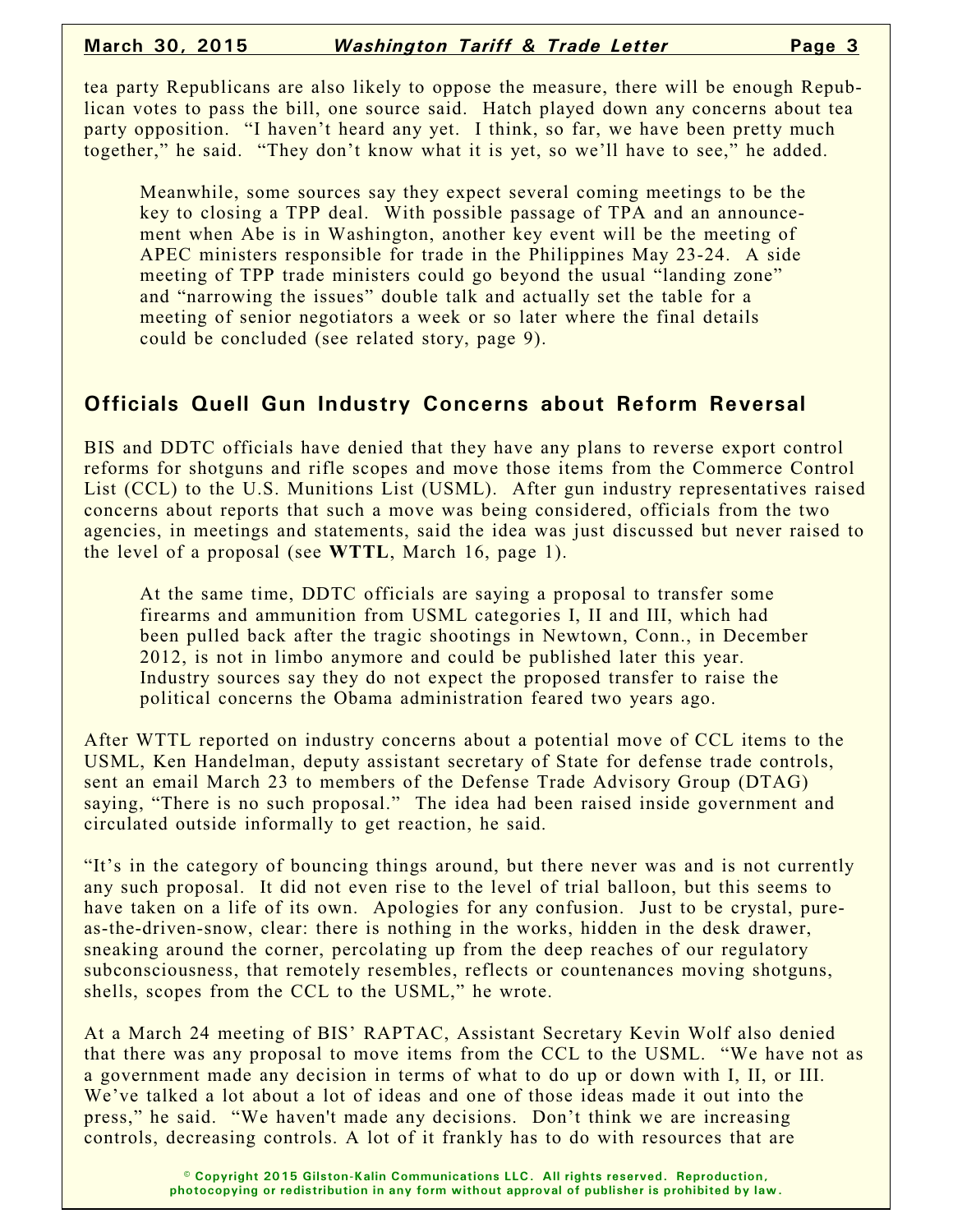available to the Commerce Department and that's going to affect what we do or how fast we do or don't do it. But in terms of what is a policy matter what this government does or doesn't do, we the U.S. government has not made any decision, formal, informal. We have just been tossing around ideas among those in the U.S. government that will be making the decisions," Wolf told RAPTAC.

"When we make a decision, we will let you know and even when we do, as with all other things, it will always be in the form of a proposed rule against which everyone has a right to make a comment. Before we can issue a proposed rule, we have to keep thinking about it," he said.

Handelman also calmed industry fears in a meeting March 25 with Lawrence Keane, senior vice president and general counsel of the National Shooting Sports Foundation, and other industry advisors. Keane had asked for the meeting after reports had surfaced about the reverse shift of controls. "Now that we have had the opportunity to meet with Deputy Assistant Secretary Handelman we are now comfortable that our products that are currently on the CCL will not be transferred to the USML," Keane told WTTL. "We continue to support export control reforms and hope our products will move soon through the reform process in the foreseeable future," he added.

#### **PayPal Fined \$7.66 Million for Processing Blocked Accounts**

Electronic payment service firm PayPal agreed March 25 to pay \$7.66 million to settle Office of Foreign Assets Control (OFAC) charges that it violated U.S. sanctions, including restrictions against Iran, Cuba and Sudan. The company voluntarily selfdisclosed the apparent violations.

"For several years up to and including 2013, PayPal failed to employ adequate screening technology and procedures to identify the potential involvement of U.S. sanctions targets in transactions that PayPal processed. As a result of this failure, PayPal did not screen in-process transactions in order to reject or block prohibited transactions pursuant to applicable U.S. economic sanctions program requirements," OFAC said in a posting announcing its settlement with the company.

"Each of the transactions giving rise to the apparent violations either contained an explicit reference to a country subject to OFAC sanctions or another term linked to the country … or involved a PayPal account in which the Specially Designated Global Terrorists Interpal or Kahane Chai had an interest," the agency noted.

In addition, between October 2009 and April 2013, PayPal, a unit of eBay, processed 136 transactions to or from an account registered to Kursad Zafer Cire, who was designated by State in January 2009. "PayPal's automated interdiction filter appropriately flagged Cire's account five times… for potential matches to the SDN, and on each occasion, separate PayPal Risk Operations Agents dismissed the alerts without requesting additional information to clear the potential SDN name matches," OFAC added.

"Our settlement with the U.S. Department of the Treasury's Office of Foreign Assets Control (OFAC) is a result of us voluntarily reporting to OFAC certain payments we processed in possible violation of sanctions regulations from 2009 to 2013. Since then,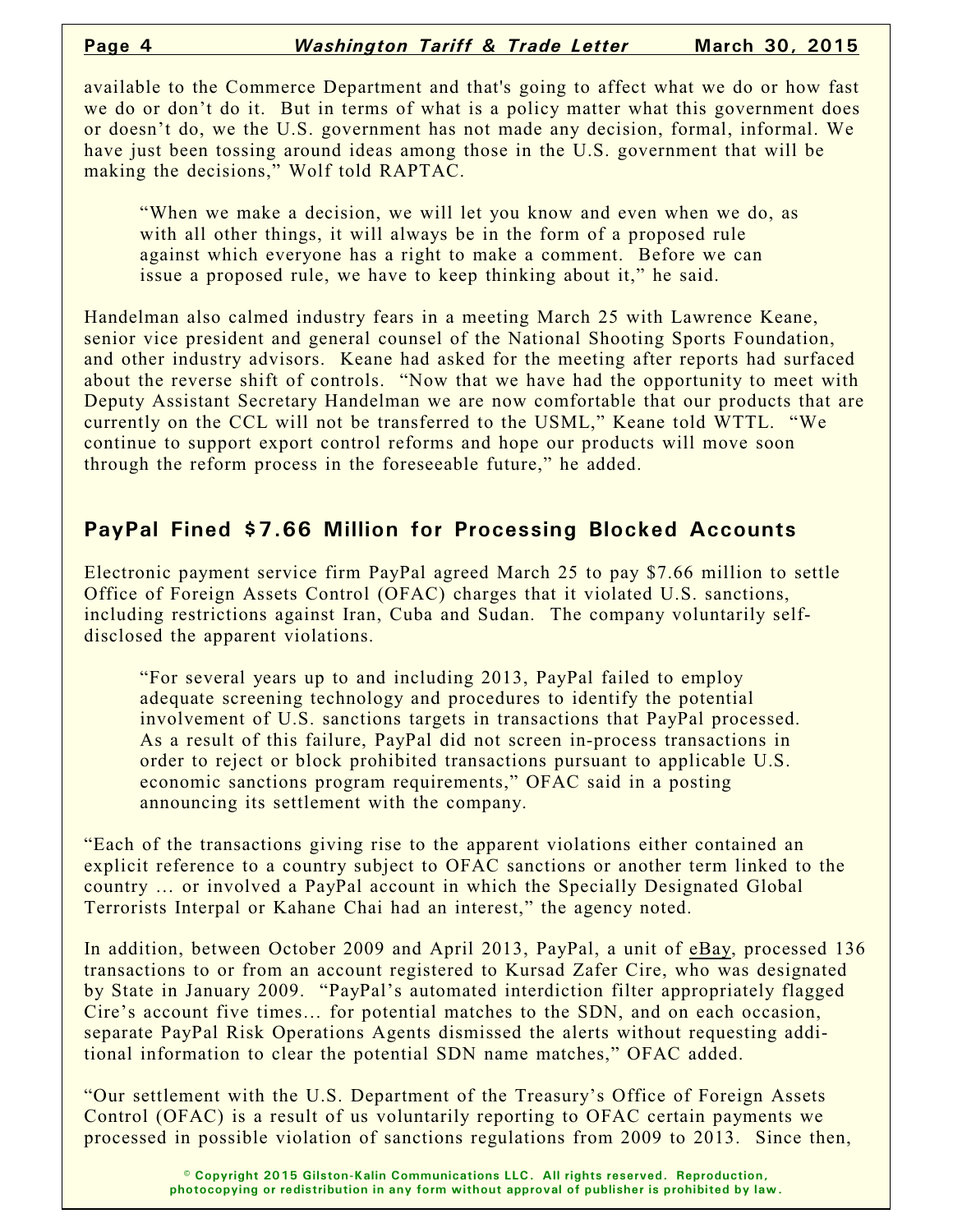we've taken additional steps to support compliance with OFAC regulations with the introduction of real-time scanning of payments and improved processes," a PayPal spokesperson wrote in an email to WTTL.

#### **Schlumberger Unit Pays \$232.7 Million for Violating Sanctions**

Schlumberger Oilfield Holdings Ltd. (SOHL), a wholly-owned subsidiary of oilfield services company Schlumberger Ltd., pleaded guilty March 25 to a one-count criminal information charging it with conspiracy to violate the International Emergency Economic Powers Act (IEEPA) and agreed to pay more than \$232 million in penalties for facilitating illegal transactions and engaging in trade with Iran and Sudan in 2004 and 2010.

According to court documents, Drilling & Measurements (D&M), a U.S. based Schlumberger business unit, provided oilfield services to customers in Iran and Sudan through non-U.S. subsidiaries of SOHL. The plea was entered in the D.C. U.S. District Court.

As part of its plea agreement with Justice and BIS, SOHL will pay a \$77,569,452 criminal forfeiture and a \$155,138,904 criminal fine. "The criminal fine represents the largest criminal fine in connection with an IEEPA prosecution," Justice said. The firm also entered into a three-year period of corporate probation. In addition, Schlumberger Ltd. agreed to continue its cooperation with U.S. authorities during the probation period and hire an independent consultant to review its internal sanctions policies, procedures and company-generated sanctions audit reports.

The government claimed U.S. employees of D&M in Sugar Land, Texas, violated U.S. sanctions against Iran and Sudan by: (1) approving and disguising the company's capital expenditure requests from Iran and Sudan for the manufacture of new oilfield drilling tools and for the spending of money for certain company purchases; (2) making and implementing business decisions specifically concerning Iran and Sudan; and (3) providing certain technical services and expertise in order to troubleshoot mechanical failures and to sustain expensive drilling tools and related equipment in Iran and Sudan.

"Even if you don't directly ship goods from the United States to sanctioned countries, you violate our laws when you facilitate trade with those countries from a U.S.-based office building. For years, in a variety of ways, this foreign company facilitated trade with Iran and Sudan from Sugar Land, Texas," D.C. U.S. Attorney Ronald C. Machen said in a statement. BIS Under Secretary Eric Hirschhorn said the criminal guilty plea "demonstrates the Commerce Department's commitment to aggressively prosecute multinational corporations for violations involving embargoed destinations." The BIS Dallas Field Office investigated the case with Justice's National Security Division.

"Schlumberger has reviewed its long-standing compliance and accountability protocols and made appropriate enhancements to address the issues discovered through the investigation. As previously disclosed, the company voluntarily ceased oilfield operations in Iran as of the second quarter of 2013, and the company ceased oilfield operations in Sudan prior to the date of this plea agreement," a company spokesperson wrote in an email to WTTL. "This plea fully resolves the investigation of the company, and we understand there is no ongoing investigation of company personnel. The company cooperated with the investigation, and we are satisfied that this matter is finally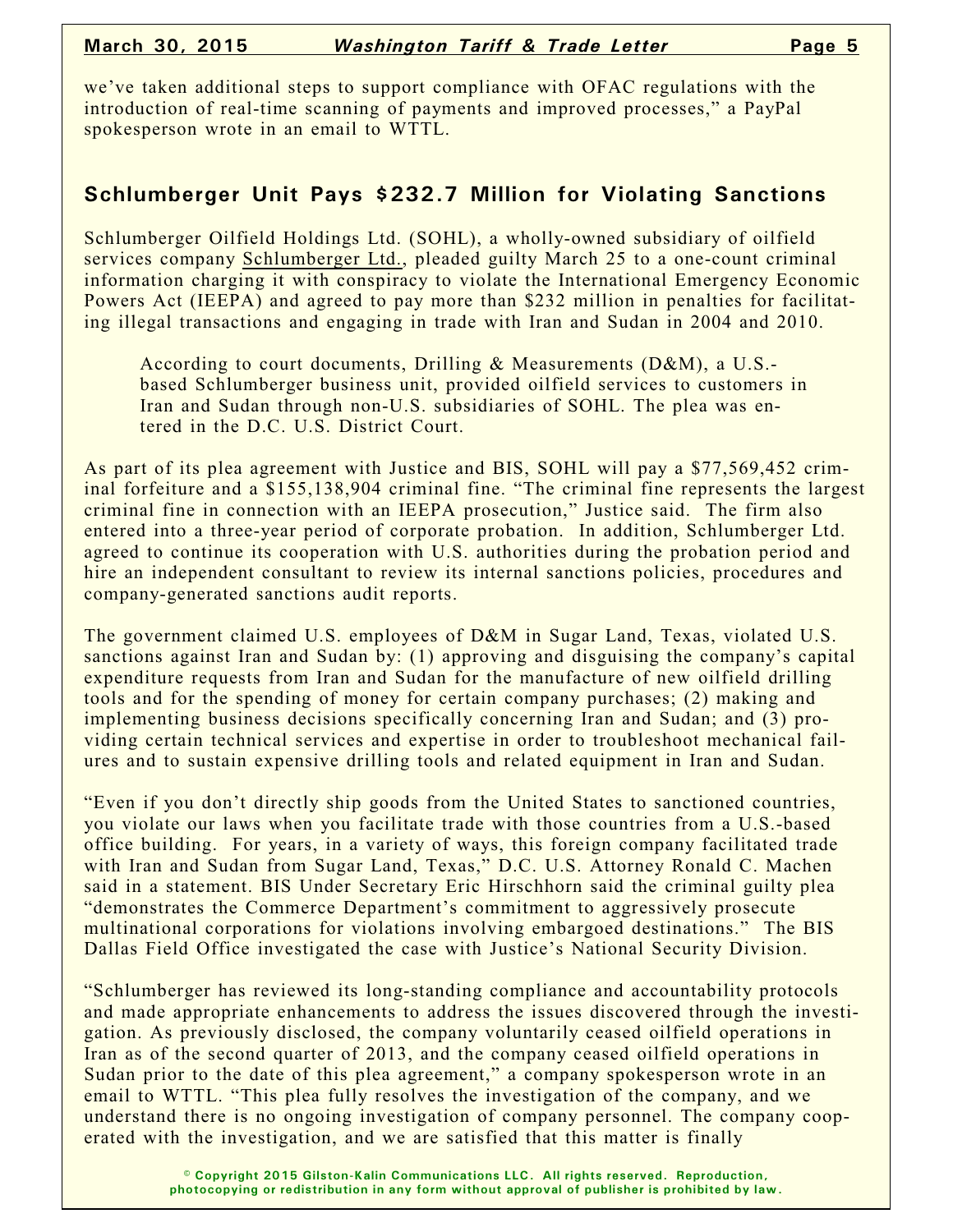#### **Page 6** *Washington Tariff & Trade Letter* **March 30, 2015**

resolved," the spokesperson added. Previously, a UK Schlumberger subsidiary, Smith International (North Sea) Limited in West Sussex, agreed in December 2013 to pay BIS a civil penalty of \$130,000 to settle nine unrelated charges of unlicensed reexports of EAR99 drilling tools and equipment worth \$174,000 from the United Arab Emirates to Syria between April 2008 and January 2010 (see **WTTL**, Jan. 6, 2014, page 8).

## **Business Needs to Make Better Case for TTIP, Executive Argues**

After the official "fresh start" in the talks toward a Trans-Atlantic Trade and Investment Partnership (TTIP), the business community on both sides needs to make a better case for the deal, John Cridland, director-general of the Confederation of British Industry, told a program in Washington March 24.

"TTIP needs to be rebooted, repositioned, reenvisioned as an upside on both sides of the Atlantic, and business community will go out of its way to make a better job of communicating the benefits and a better job of disarming the concerns. Concern is legitimate as long as the answers are evidence based," he said.

Cridland admitted that progress has been slow in the talks so far. "It's always going to be slow; there are really tricky issues, [like] GMOs, chlorinated chicken. This isn't stuff that presidents and prime ministers can wave magic wands or a communiqué can be put together that resolves it. This is months and months of difficult negotiations," he said.

Part of the debate has been over how to handle different regulatory standards between the two negotiating parties. "The more we can get some degree of regulatory convergence through mutual recognition, and I think mutual recognition is much more the likely route than harmonization, then Britain and America, Europe and America can set product standards that will become the dominant standards in world markets," he said.

When asked whether convergence would lower standards to the lowest common denominator, Cridland hedged. "It wasn't business' objective to lower standards. We are in the hands of regulators who are holding these conversations. You know, negotiations involve compromise, don't they? The objectives of business are not to lower standards, the objectives of business are to remove unnecessary regulatory barriers to trade."

Toward that end, Cridland almost showed his hand. "Business is and must be the consumer champion. If we leave it to others to be the consumer champion, we miss a really important trick," he said. Consumer and environmental groups might argue with that.

# **OFAC Drops Cuban SDNs in Housecleaning Move**

Treasury officials claim the removal of 45 Cuba-related individuals, entities and vessels from its Specially Designated Nationals (SDN) list March 24 was just part of the department's regular review of the list. Most of those removed no longer meet the criteria for designation, are defunct, deceased or had their ownership changed, a Treasury spokesperson told WTTL. In addition to the individuals and vessels, many of those removed are based in Panama and included tourist companies, shipping lines, transportation companies, import-export firms and investment advisors. "All of these individuals, entities,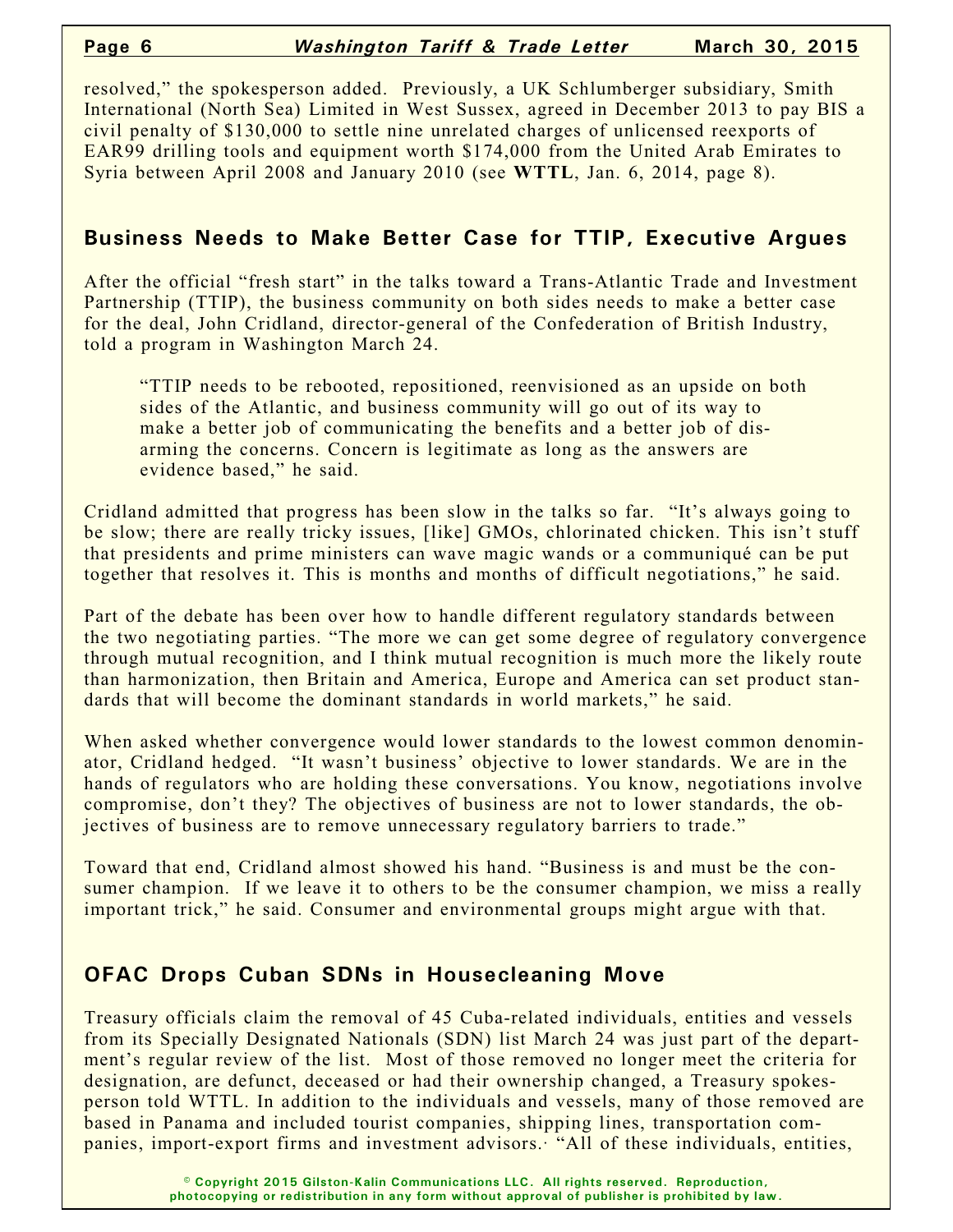and vessels have been removed from the SDN list as part of an ongoing internal review of older Cuba designation cases," the spokesperson said in email to WTTL. "While these removals are not related to the recent changes to our Cuba sanctions program and rather reflect OFAC's consistent effort to review and update its SDN list, these delistings are in line with the President's Cuba policy. OFAC hopes to reduce the compliance burden on the public by removing out-of-date names from the SDN List where appropriate, which will in turn reduce the number of potential false name matches and expedite processing of lawful transactions at financial institutions," the spokesperson explained.

Separately, sources report that there have been two exports to Cuba under the newly created export License Exception Support of the Cuban People (SCP). The exports reportedly were for construction materials, which are specifically cited in BIS regulations (see **WTTL**, Jan. 19, page 1).

#### **Azevedo Aims to End Stalemate in WTO Trade Negotiations**

The year 2015 will be "of great significance" for the multilateral trading system, World Trade Organization (WTO) Director-General Roberto Azevedo told reporters March 26. On the agenda are implementation of the results of the Bali agreements, adoption of a work program by July 31 to complete the Doha Round and preparation for the December ministerial conference in Nairobi, Kenya (see related story page 8).

Azevedo said most of the work on the Bali results is happening in WTO subsidiary bodies, including implementation of the trade facilitation agreement (TFA) and the quest for a permanent solution to public stockholding programs for food security. There is a December deadline for working out a permanent solution on food, he said. So far, only four countries, basically those without a legislative process, have submitted TFA instruments of acceptance, he reported.

The negotiations on the Doha Development Agenda (DDA) are "very visibly; very clearly" changing gears, Azevedo asserted. Until late last year, talks were redundant, he said. "That clearly changed," he said. A number of delegations are exploring and suggesting new approaches and the situation is moving from talks on problems and difficulties to finding solutions, he suggested.

Azevedo said there are no miraculous solutions or a silver bullet to resolve remaining issues. Members will have to agree on an approach, "reverse engineer what they have agreed in terms of framework" and then "devise a methodology that would take them there," he said (see **WTTL**, Feb. 23, page 6).

The WTO chief acknowledged that other negotiations are taking place at the plurilateral level, referring expansion of the Information Technology Agreement (ITA), plus talks on a Trade in Services Agreement (TISA) and on environmental goods. While these negotiations are plurilateral, any tariff reductions would apply to all WTO members, Azevedo said. Agriculture will continue to be the key Doha element, but domestic support and market access are big challenges, he said. Members are less distant over export competition, he suggested. While agriculture and non-agriculture market access (NAMA) are the focus of talks, "all the other areas" are still on the table, he said.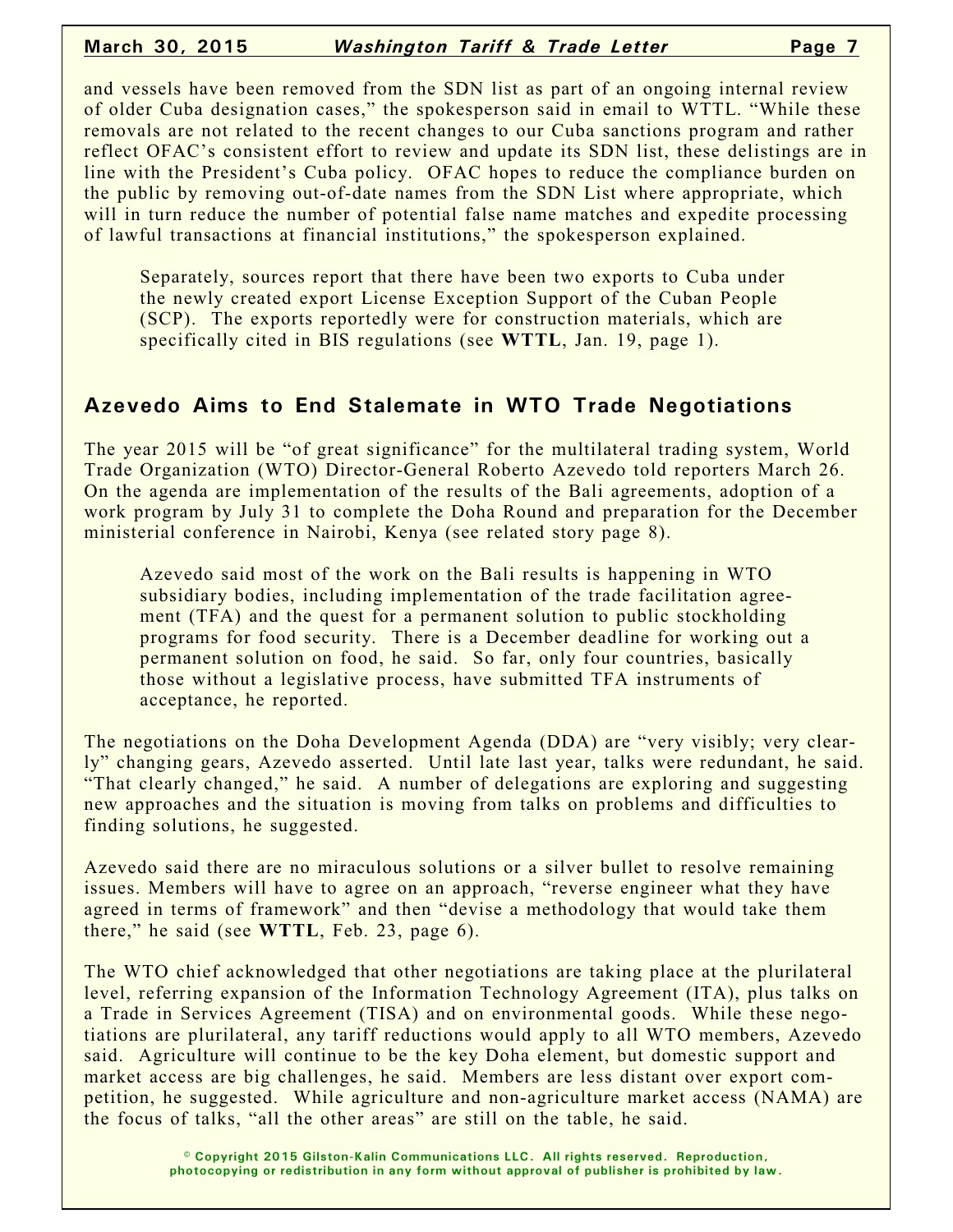## **Elements Seen for Smaller Doha Deal in Nairobi**

Trade officials in Geneva are beginning to talk about a substantial decrease in the ambition and scope of a possible Doha Round agreement with an eye toward closing a smaller deal at the WTO's December ministerial conference in Nairobi, Kenya, our correspondent Scott Billquist reports. The incentive for an agreement is the fear of the negative consequences from letting the stalled negotiations linger indefinitely, according to trade diplomats he spoke with.

Five years ago, people still had expectations, but today expectations are much lower, one skeptical source said. With several mega deals in the works across the Pacific and Atlantic, developed and developing countries appear to just want to finish the round, he said.

Sources who now seem willing to do something beside complain about the lack of progress say the Doha mandate can be fulfilled by harvesting lower expectations, cobbling together what negotiators are ready to deliver and adding a little "low-cost icing" in time for Nairobi. While something has to be delivered on agriculture, non-agriculture market access (NAMA), services and other goals, the question has become "how much?" one source said. Ambition has to be "dramatically" reduced, he suggested.

A key to an agreement in December would be the new Doha work program that is supposed to be adopted by the end of July. With no hope of reaching an agreement on the big issues that have bogged down negotiations for nearly 14 years, the coming work program could define a new mandate, so the old mandate doesn't continue to hobble countries interested in the multilateral system, one trade source said.

Because of the frustration over the lack of progress in the talks, some countries just want to get rid of the round, he argued. As long as there is no distinction between emerging and developing countries, developed countries such as the U.S. and the European Union (EU) aren't willing to offer blanket preferential treatment in a deal. As a result, it will be very difficult to sell an agreement that won't have much for China, Brazil or India. "We have to get a smaller result and call it off and start new," he opined.

There are several dynamics that might lead to a smaller deal. China, which gained significant market access when it joined the WTO, wants to avoid a weakening of the multilateral system and is afraid it might be encircled by a TPP agreement, this official said. India has only defensive interests and Brazil has no interest, because to get anything in agriculture, it will have to pay significantly in industrial market access, he said. "They're not willing to do that," he added.

The U.S. has no remaining interest in the negotiations and has turned its attention to TTIP, TPP, TISA and the ITA. Because Washington would have to pay for anything it got, "Why would they push," he asked The EU doesn't care either. The EU is willing to sign tomorrow because it won't have to give anything more and doesn't expect anything, he said. Nobody really expects anything from the round, so it can be finished, he added.

Other sources say they see an outline for an agriculture deal under which everybody will have to "cut water" out of their market access offers and accept more disciplines on domestic and export subsidies. The U.S. and EU will have to give something, but not a lot, one source said. Not much will come out of NAMA because advanced developing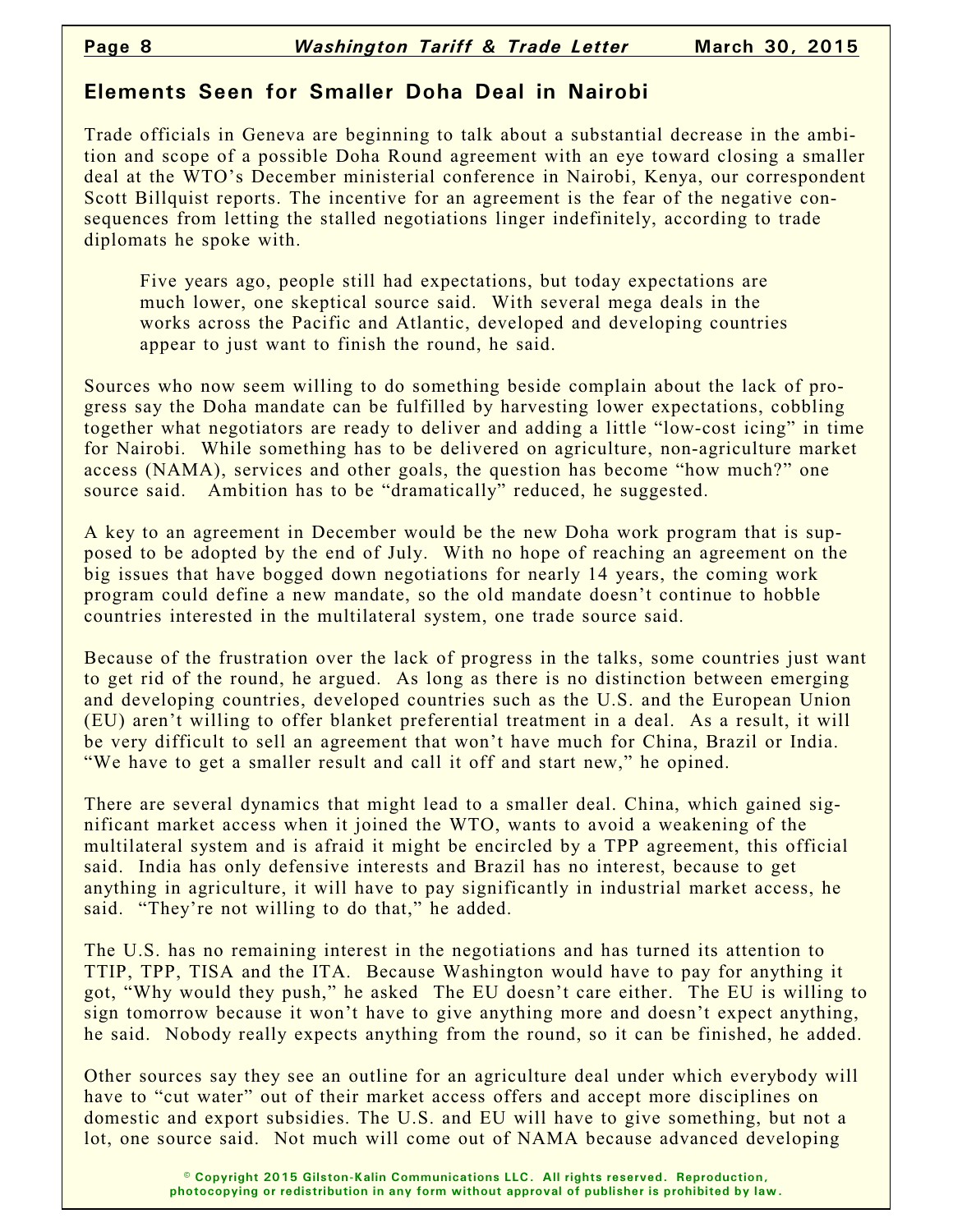countries aren't offering enough cuts and the U.S. and EU don't want to give them benefits without something in return. For developed countries, more will come out of ITA, TISA and environmental talks, the official suggested.

### **Delayed Surveillance Export Controls Coming Soon**

Commerce and State appear to have partly resolved a disagreement that has delayed publication of new rules the Wassenaar Arrangement adopted in December 2013 to control cybersecurity products and network intrusion software. When BIS published rules implementing the 2013 Wassenaar changes in August 2014, it said it would publish a separate rule on cybersecurity in September, but the disagreement on licensing policy has delayed those changes to the Commerce Control List (see **WTTL**, Aug. 11, 2014, page 1).

Instead of issuing a final rule as it normally does with Wassenaar changes, BIS will publish a proposal with a 60-day comment period, Assistant Secretary Kevin Wolf told RAPTAC March 24. The proposal is going through Commerce legal review but has not yet been sent to OMB for final clearance. The proposal could be published in April or May, Wolf said.

"Because it was such a new idea, new regulatory structure, new licensing structure, we want to get some sort of input from the public in terms of the licensing process and licensing requirements," he said. "There is not much we can do on the actual words of the Wassenaar agreement because we have already agreed to it. Most Wassenaar members have already implemented it," Wolf said; noting that few firms are in this business.

State reportedly has pushed for tougher licensing restrictions for these products because of its concerns about human rights abuse and hacking of commercial and banking data. It has wanted a policy that would require licenses for all destinations, including Canada and NATO countries. The department also has worried about how governments such as Turkey and Hungary might use such technology to monitor or interfere with civil Internet traffic or social media.

Wassenaar in December 2013 added controls on cybersecurity products, including under listing 4.A.5 for "Systems, equipment, and components therefor, specially designed or modified for the generation, operation or delivery of, or communication with, 'intrusion software'" and 5.A.1.j. for "IP network communications surveillance systems or equipment, and specially designed components therefor." It also adopted a new definition for "intrusion software" to mean software "specially designed or modified to avoid detection by 'monitoring tools', or to defeat 'protective countermeasures', of a computer or network-capable device."

# **Leaked ISDS Text Stirs Up Heat on TPP**

The leak of the secret January version of the investor-state dispute-settlement (ISDS) text from the Trans-Pacific Partnership (TPP) talks and a recent NAFTA arbitration ruling in Canada have stirred up new objections to the trade deal and TPA. First reported by the *New York Times*, Wikileaks posted the ISDS chapter March 24. In a split 2-1 decision, the arbitration panel ruled March 17 that Canada had failed to accord U.S. investors "treatment in accordance with international law, including fair and equitable treatment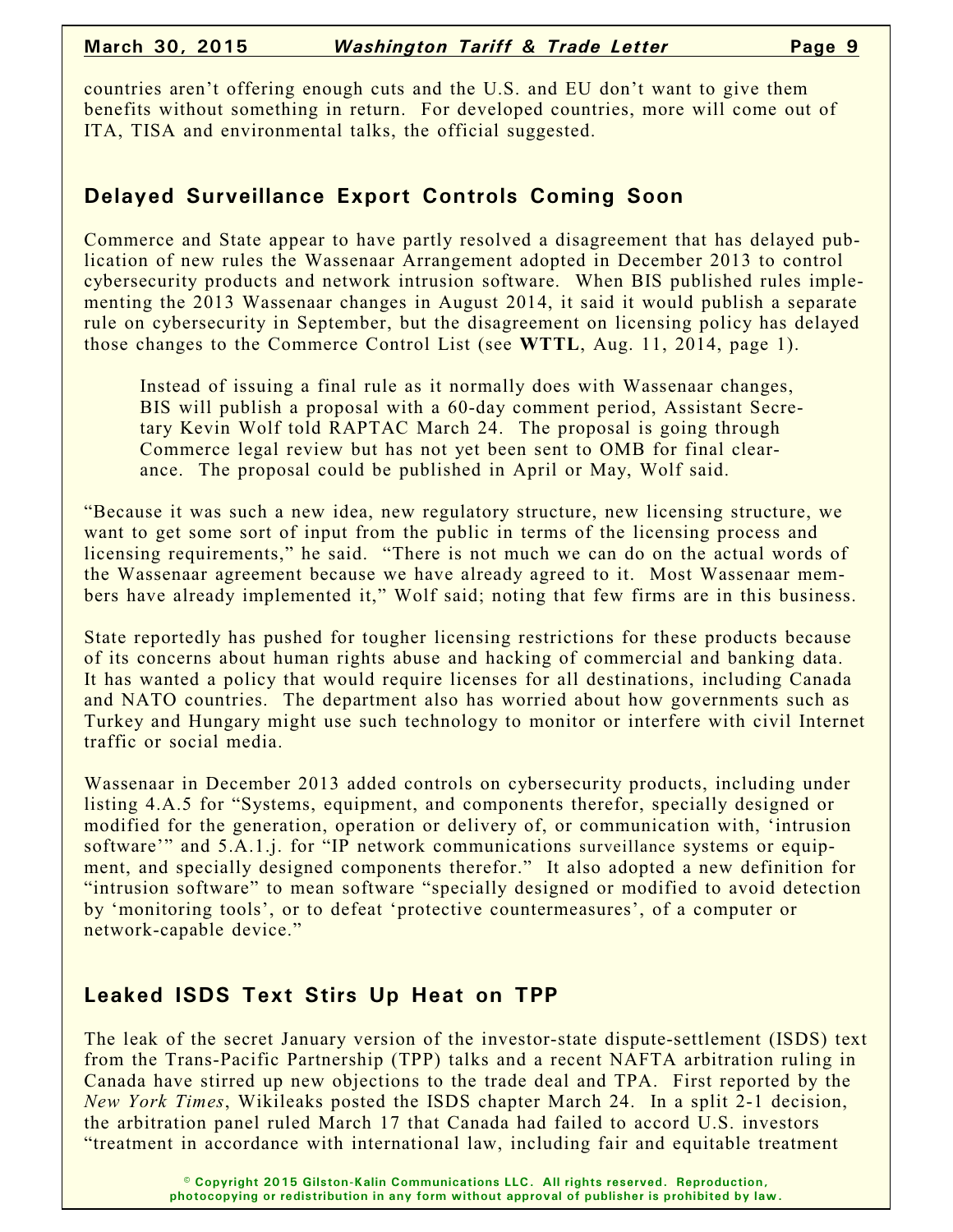and full protection and security," by denying it a license to operate a quarry and marine terminal in Nova Scotia (see **WTTL**, March 16, page 2).

The leaked TPP text, dated Jan. 20, is mostly free of brackets, although it includes one bracket where Australia exempts itself from coverage of ISDS rules for investment authorization. Most of the draft includes standard language that has been in other trade deals or in bilateral investment treaties.

Lori Wallach of Ralph Nader's Citizens Trade Watch, blasted the ISDS proposal for elevating foreign-owned firms over sovereign governments. "The enactment of the leaked chapter would dramatically expand each TPP government's ISDS liability," she said in a statement. It would allow "9,000 foreign-owned firms in the United States to launch ISDS cases against the U.S. government, while empowering more than 18,000 additional U.S.-owned firms to launch ISDS cases against other signatory governments," she argued.

The draft proposal would allow foreign investors to file claims against TPP governments in the International Centre for Settlement of Investment Disputes (ICSID), an autonomous branch of the World Bank. Among the causes of action in such disputes would be claims that the government did not apply national treatment or most-favored-nation status to the investor or did not treat the investor "in accordance with applicable customary international law principles, including fair and equitable treatment and full protection and security," or apply a "minimum standard of treatment."

To assuage fears that the rules could override certain national laws, the draft excludes certain government measures. *"*Parties have agreed to the following text in the preamble: 'Recognizing the inherent right to regulate and resolving to preserve the flexibility of the Parties to protect legitimate public welfare objectives, such as public health, safety, the environment, the conservation of living or non-living exhaustible natural resources, and public morals'."

In the Canadian case, Bilcon v. Canada, the U.S. investor claimed Canadian authorities had changed the rules governing permission to operate the quarry and applied the new rules retroactively. "The Tribunal has concluded, quite apart from considering the impact and implications of the local/national/regional/international matrix, that the JRP's [Joint Review Panel] approach amounted to unequal and unfavorable treatment of Bilcon," two of the three-person NAFTA panel concluded.

"It may bear reiterating, therefore, the Tribunal's view that under NAFTA, lawmakers in Canada and the other NAFTA parties can set environmental standards as demanding and broad as they wish and can vest in various administrative bodies whatever mandates they wish. Errors, even substantial errors, in applying national laws do not generally, let alone automatically, rise to the level of international responsibility vis-à-vis foreign investors. The trigger for international responsibility in this particular case was the very specific set of facts that were presented, tested and established through an extensive litigation process," they wrote.

Rep. Sander Levin (D-Mich.) criticized the ruling in a blog March 27. "What is most striking about the award is that the panel interpreted the vague 'minimum standard of treatment' (MST) obligation in a manner that is clearly inconsistent with how the U.S. government has repeatedly argued the obligation should be interpreted," he wrote. "To

> **© Copyright 2015 Gilston-Kalin Communications LLC. All rights reserved. Reproduction, photocopying or redistribution in any form without approval of publisher is prohibited by law.**